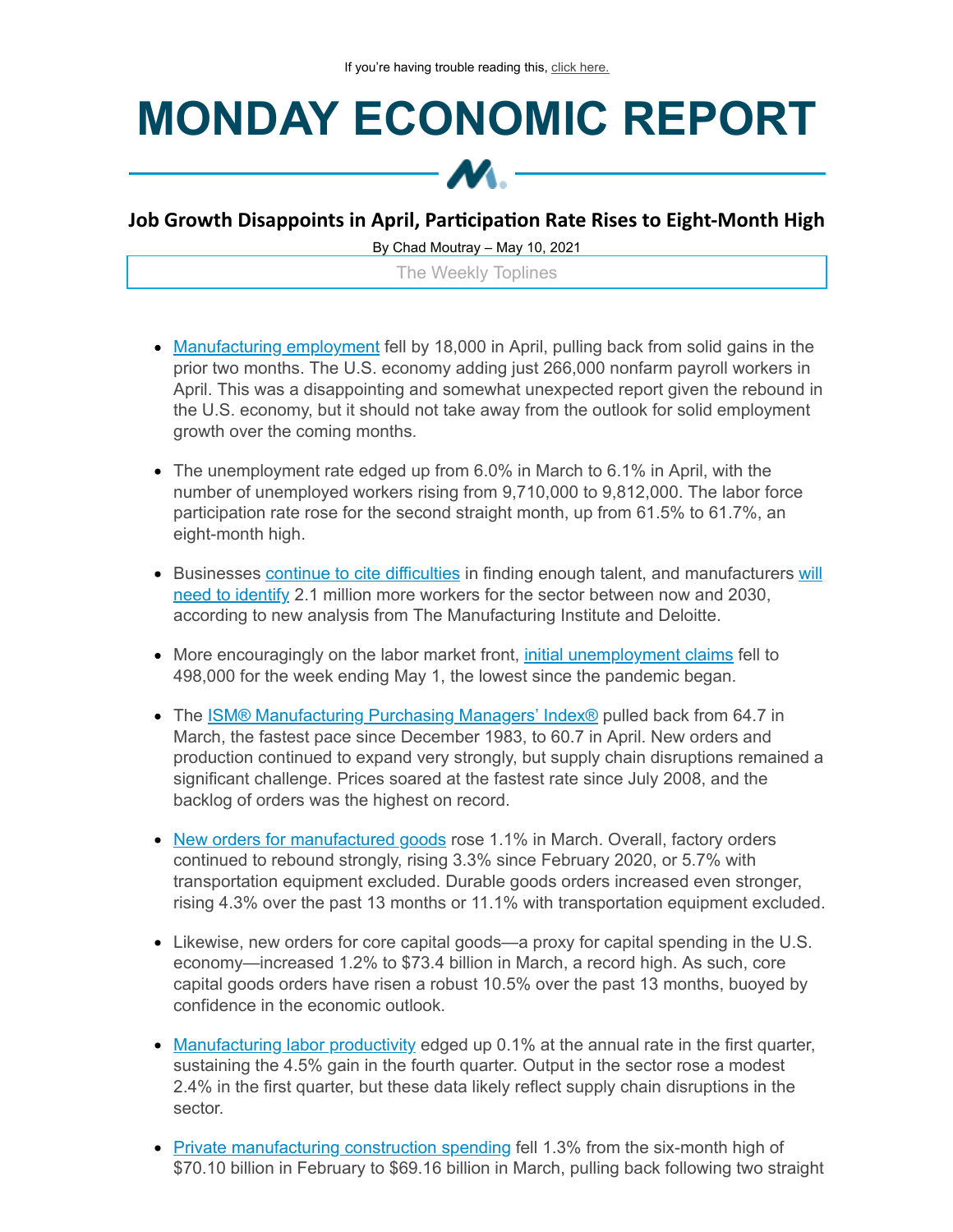months of gains.

- The U.S. trade [deficit](https://click.email.nam.org/?qs=302f4531f32e0b536df58d4c72e3b1c1c2862406f16f386fcc67bb89cdec9fd08bf722bdf25e7a7a508d29beef9936d015a3fb2be924eb7273f66a47bc69960e) rose to \$74.45 billion in March, an all-time high. Trade volumes were higher overall, but growth in imports (which also hit a new record) outpaced the rise in exports. The service-sector trade surplus hit the lowest level since August 2012.
- U.S.-manufactured goods exports in the first quarter of 2021 were 3.52% lower than the pace seen through the first three months of 2020, using non-seasonally adjusted data.



Labor Force Participation Rate, 2000-2021

Economic Indicators

**Last Week's Indicators:** *(Summaries Appear Below)*

**Monday, May 3** *Construction Spending ISM® Manufacturing Purchasing Managers' Index®*

**Tuesday, May 4** *Factory Orders and Shipments International Trade Report*

**Wednesday, May 5** *ADP National Employment Report* **This Week's Indicators:**

**Monday, May 10** *None*

**Tuesday, May 11** *Job Openings and Labor Turnover Survey NFIB Small Business Survey*

**Wednesday, May 12** *Consumer Price Index*

**Thursday, May 13** *Producer Price Index*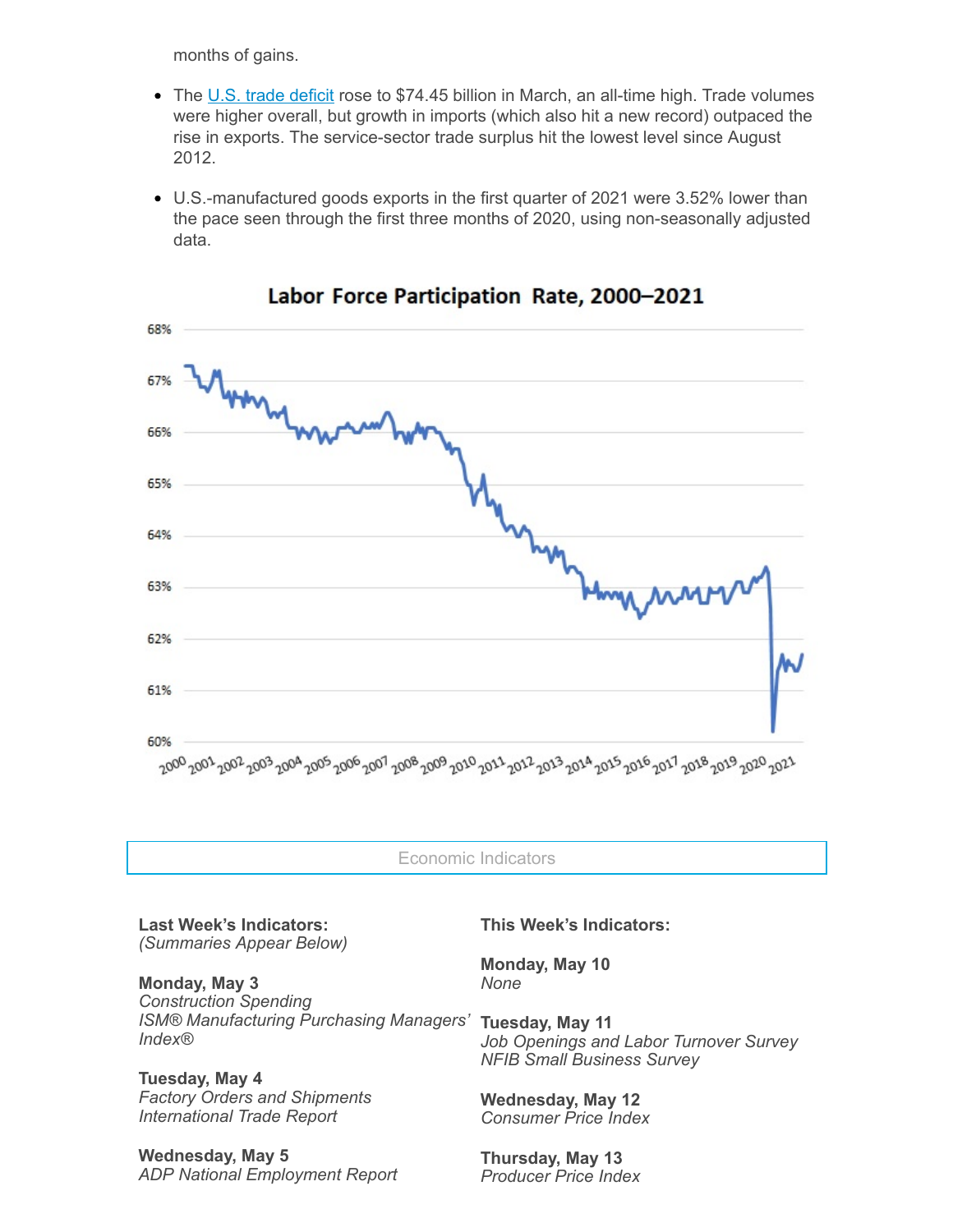**Thursday, May 6** *Productivity and Costs Weekly Initial Unemployment Claims*

**Friday, May 7** *BLS National Employment Report* *Weekly Initial Unemployment Claims*

**Friday, May 14** *Industrial Production Retail Sales University of Michigan Consumer Sentiment (Preliminary)*

## Deeper Dive

**ADP National [Employment](https://click.email.nam.org/?qs=302f4531f32e0b53ea44b36902ec479af79d13ca15ba2b7322e46f7b62ed9bf0ec512bd3b2f8d47e6da58e649b408e1a954a160d6b0ac26c6abb3902c7eaa708) Report:** Manufacturing employment increased by 55,000 in April, extending the gain of 47,000 in March, according to ADP estimates. As such, the sector has added 102,000 workers in the past two months, a solid pace of job growth. At the same time, nonfarm private payrolls increased by 742,000 in April, up from 565,000 in March and the fastest monthly growth in seven months. Overall, the data continue to reflect an economy that is recovering strongly. The April report noted large increases for leisure and hospitality (up 237,000), trade, transportation and utilities (up 155,000), professional and business services (up 104,000), education and health services (up 92,000) and construction (up 41,000).

Despite notable progress since last spring, private nonfarm payrolls have fallen by nearly 8,226,000 since February 2020, with manufacturing employment down 483,000 over the past 14 months.

Meanwhile, small and medium-sized businesses (i.e., those with fewer than 500 employees) added 465,000 workers in April, or 62.7% of net job creation for the month.

**BLS National [Employment](https://click.email.nam.org/?qs=302f4531f32e0b53dc5aeefce8cf1acfa61820bbc6a417cea716432fd9ebb0ea323d63f4a1250710728cee375a94bda68d66800f809691088bcc37e99a0fbb24) Report:** Manufacturing employment fell by 18,000 in April, pulling back from solid gains in the prior two months, with 35,000 and 54,000 job gains in February and March, respectively. Durable goods employment declined by 20,000 in April, with nondurable goods firms adding 2,000 workers on net for the month. There remained 515,000 fewer manufacturing employees in April relative to pre-pandemic levels, with 12,284,000 employees in April. There were 12,799,000 employees in the sector in February 2020.

Overall, this was a disappointing and somewhat unexpected report given the rebound in the U.S. economy, but it should not take away from the outlook for solid employment growth over the coming months. Still, it is hard not to be disheartened with the sluggish nonfarm payroll data, with the U.S. economy adding just 266,000 workers in April and the March data revised lower from the original estimate of 916,000 to 770,000. The consensus estimate had been for roughly 1 million workers being added in April. Nonfarm payrolls reported 8,215,000 fewer workers today than 14 months ago. At the same time, businesses **continue to cite [difficulties](https://click.email.nam.org/?qs=302f4531f32e0b53eac468833fa8b6001a15a9d346ea1a1e8151d9700065f1f23b2b13b23ac86b99fbe5fe2a07572d0a7cddc3c2fe95cb8d1372bce8728220f6)** in finding enough talent, and for their part, manufacturers will need to [identify](https://click.email.nam.org/?qs=302f4531f32e0b537f78f04d4cac1594f164cd6173fd41844b17d237e3470c43aa21c7069705db9d6112d01d5c25742e675f7c786298145558418ccb93994766) 2.1 million more workers for the sector between now and 2030, according to new analysis from The Manufacturing Institute and Deloitte.

The unemployment rate edged up from 6.0% in March to 6.1% in April, with the number of unemployed workers rising from 9,710,000 to 9,812,000. The labor force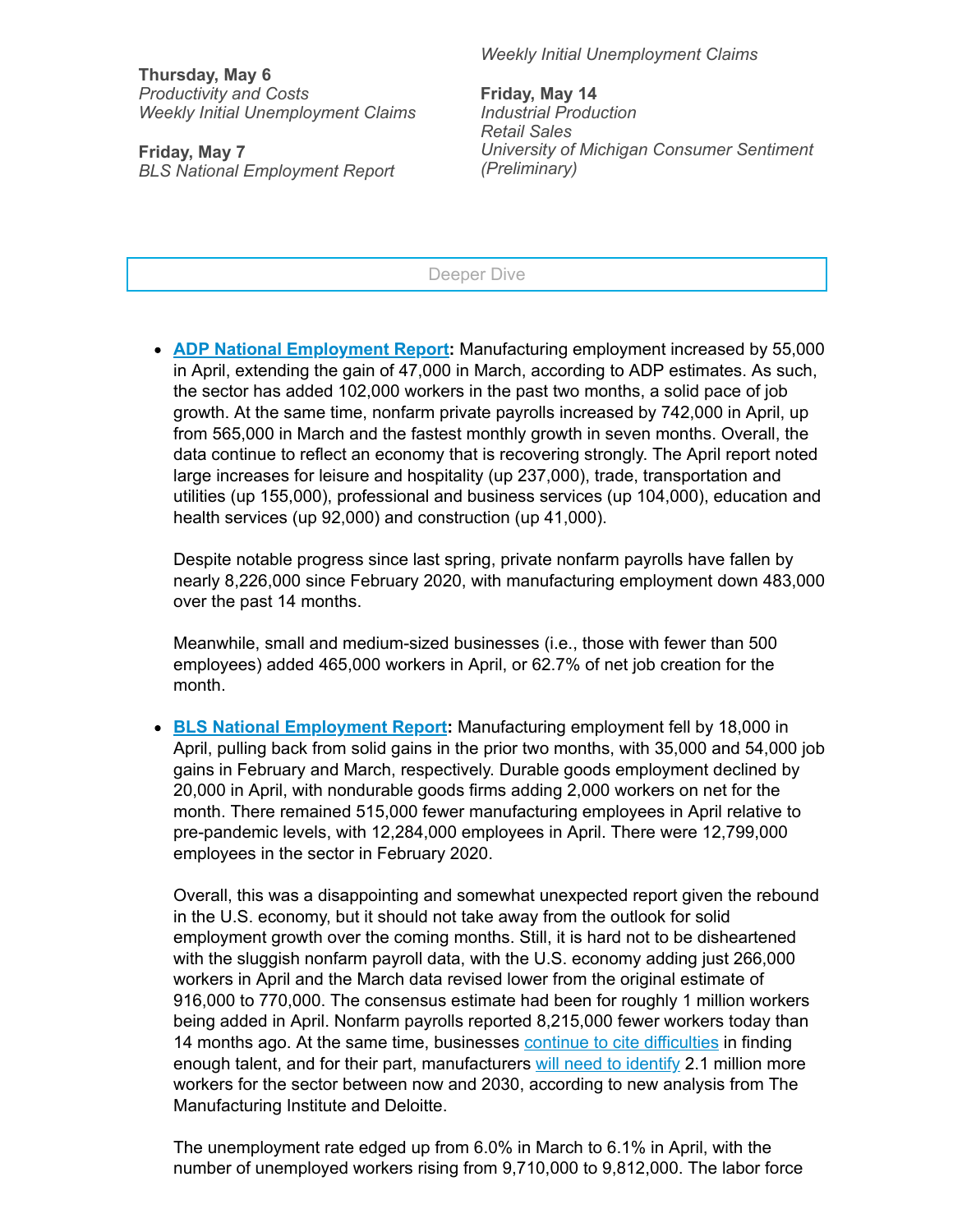participation rate rose for the second straight month, up from 61.5% to 61.7%, an eight-month high. For comparison purposes, the participation rate registered 63.3% in February 2020. More encouragingly, the so-called "real unemployment rate"—a term that refers to those marginally attached to the workforce, including discouraged workers and the underemployed—dropped from 10.7% to 10.4%, albeit still at a very elevated pace.

In April, the manufacturing data provided mixed results. The largest declines in employment in the sector occurred in transportation equipment (down 28,000, including 27,000 from motor vehicles and parts), wood products (down 7,200), fabricated metal products (down 2,900), printing and related support activities (down 2,900) and food manufacturing (down 2,600), among others. In contrast, some examples of higher employment in April included miscellaneous durable goods (up 12,600), chemicals (up 4,300), miscellaneous nondurable goods (up 4,300), machinery (up 3,700) and computer and electronic products (up 2,100) sectors.

There were two major manufacturing sectors that have exceeded their pre-pandemic levels of employment as of April: miscellaneous durable goods (up 3,900 since February 2020) and chemicals (up 700). The other major sectors continued to experience reduced employment over that time frame, although some were close to being neutral. The largest decreases over the past 14 months included transportation equipment (down 149,800), fabricated metal products (down 73,900), printing and related support activities (down 48,300) and machinery (down 46,200).

The average hourly earnings of production and nonsupervisory workers in manufacturing inched up from \$23.33 in March to \$23.38 in April, with a 2.9% increase over the past year, up from \$22.72 in April 2020.

**[Construction](https://click.email.nam.org/?qs=302f4531f32e0b537886c46c12a70c54ea3d3c7259905007f08f9ae3dc78cb9c40e626a129c9975ae63f7e14ea98c1bfa09c554e7c24b944942d931f3a8eaf72) Spending:** Private manufacturing construction spending fell 1.3% from the six-month high of \$70.10 billion in February to \$69.16 billion in March, pulling back following two straight months of gains. Despite the weaker figure, there remains hope for a recovery in construction for the sector moving forward. With that said, private construction among manufacturers has fallen 7.8% year-over-year, down from \$74.99 billion in March 2020.

Total private nonresidential spending declined 0.9% in March, with a decrease of 9.1% over the past 12 months. Every major segment of private nonresidential construction spending experienced year-over-year decreases in activity in March. The largest declines over the past year, not surprisingly given the COVID-19 pandemic, occurred in amusement and recreation (down 24.9% year-over-year), lodging (down 24.0%) and educational (down 18.1%) sectors.

Overall, total private construction spending rose 0.7% in March, with 8.6% more activity than one year ago. This was boosted by strength in the housing market, which increased 1.7% in March and 23.3% year-over-year. New private single-family construction activity rose 2.0% for the month, but multifamily activity eased 0.3%. Over the past 12 months, private single-family and multifamily construction jumped 26.7% and 14.6%, respectively. Meanwhile, public construction spending decreased 1.5% in March, with a decline of 4.6% year-over-year.

**Factory Orders and [Shipments](https://click.email.nam.org/?qs=302f4531f32e0b53e156746c89300c203c39fcb0c07c1e6307ae9adcf13c46d048644c0e751d3df51358595a7824e199342a40333efa86f345d31cf24d135563):** New orders for manufactured goods rose 1.1% in March, rebounding after falling 0.5% in February, largely on weather and supply chain challenges. Durable and nondurable goods sales increased 0.8% and 1.5% in March, respectively. Excluding transportation equipment, factory orders rose 1.7% in March,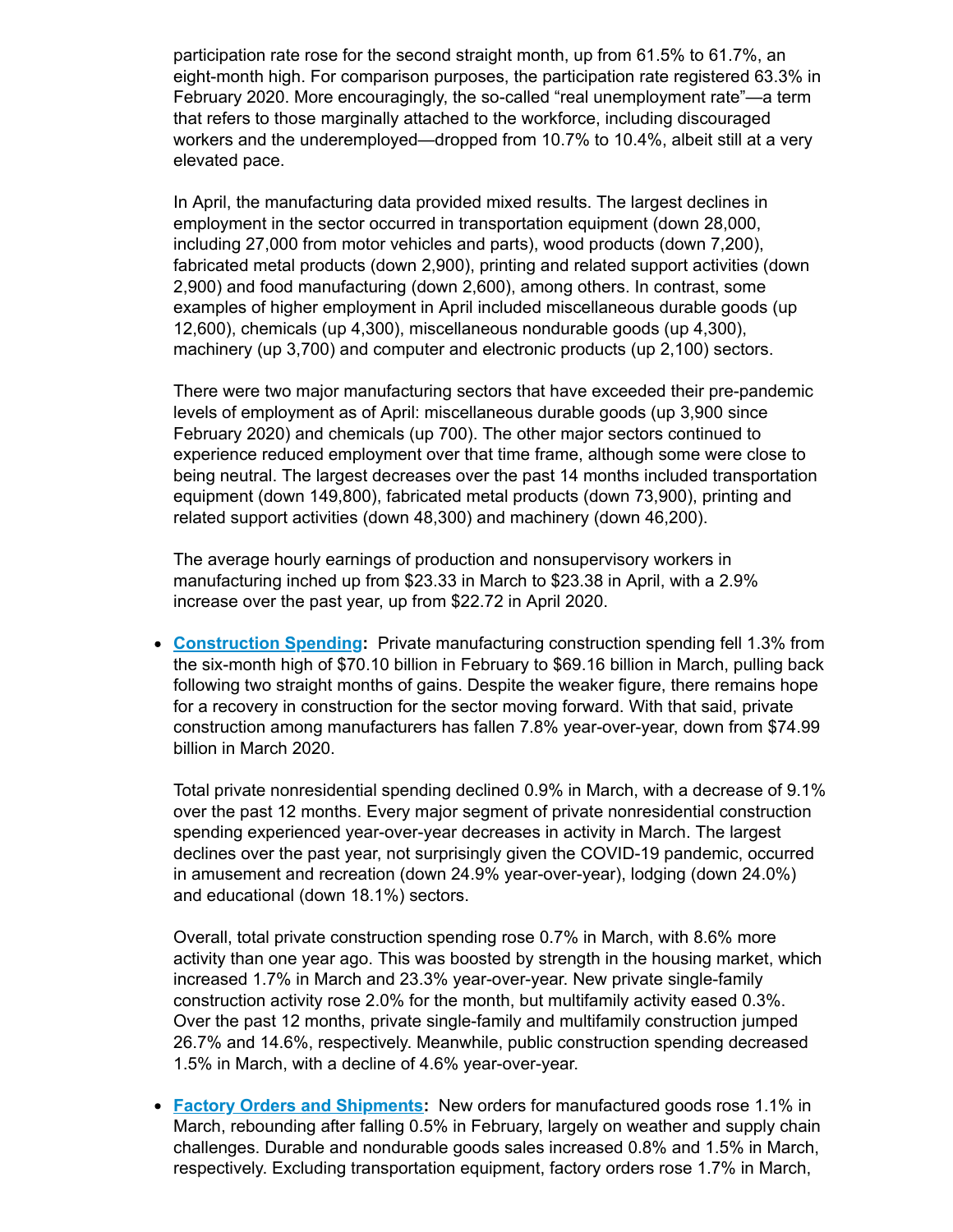with demand for durable goods up 1.9% for the month. Overall, the manufacturing sector continues to expand strongly, rising 3.3% since February 2020 (before the pandemic), or 5.7% with transportation equipment excluded.

In addition, durable goods orders have risen 4.3% over the past 13 months, or with transportation equipment sales excluded, orders have jumped 11.1% since February 2020. Likewise, new orders for core capital goods (or nondefense capital goods excluding aircraft)—a proxy for capital spending in the U.S. economy—increased 1.2% from \$72.6 billion in February to \$73.4 billion in March, a record high. As such, core capital goods orders have risen a robust 10.5% over the past 13 months.

Meanwhile, factory shipments increased 2.1% in March to a new record high of \$513.6 billion after declining 1.9% in February. Durable and nondurable goods rose 2.8% and 1.5% for the month, respectively. Excluding transportation equipment, manufactured goods shipments increased 1.6% in March, with durable goods shipments increasing 1.8% without transportation equipment included. Since February 2020, factory shipments have risen 3.2%, or with transportation equipment excluded, manufactured goods shipments increased 4.5% over the past 13 months. At the same time, core capital goods shipments rose 1.6% from \$71.1 billion in February to \$72.3 billion in March, an all-time high. Over the past 13 months, core capital goods shipments have soared 9.8%.

**[International](https://click.email.nam.org/?qs=302f4531f32e0b536df58d4c72e3b1c1c2862406f16f386fcc67bb89cdec9fd08bf722bdf25e7a7a508d29beef9936d015a3fb2be924eb7273f66a47bc69960e) Trade Report:** The U.S. trade deficit rose from \$70.52 billion in February to \$74.45 billion in March, the second straight monthly all-time high. Trade volumes increased overall, but growth in imports outpaced the rise in exports. Goods exports increased from \$131.23 billion to \$142.89 billion, the strongest pace since May 2018. At the same time, goods imports jumped from \$219.16 billion to \$234.44 billion, a new record. In the first quarter, goods exports and imports increased 6.97% and 7.69%, respectively, but goods imports have soared 18.02% since February 2020, with goods exports up a more modest 3.35% since the COVID-19 pandemic began. Meanwhile, the service-sector trade surplus decreased from \$17.41 billion in February to \$17.11 billion in March, the lowest since August 2012.

In March, goods exports rose across the board, with very sizable increases in industrial supply and materials (up \$5.17 billion), nonautomotive capital goods (up \$2.92 billion), consumer goods (up \$2.01 billion) and automotive vehicles, parts and engines (up \$859 million). Likewise, the data on goods imports also strengthened in every major category, including significant jumps in consumer goods (up \$4.48 billion to a new record level), industrial supplies and materials (up \$3.70 billion), nonautomotive capital goods (up \$3.32 billion) and automotive vehicles, parts and engines (up \$2.05 billion).

According to the latest data, U.S.-manufactured goods exports totaled \$260.09 billion through the first three months in 2021, using non-seasonally adjusted data, decreasing 3.52% from \$269.57 billion year to date in 2020.

**ISM® [Manufacturing](https://click.email.nam.org/?qs=302f4531f32e0b531c12db946b4c14eec7516f3ad99fa413b7be329fff14827e1b9b34f2a4d229fdab01f4f4f2add5a65394509bbb854e5b0670e0d0b4a7d714) Purchasing Managers' Index®:** After expanding in March at the fastest pace since December 1983, the Institute for Supply Management® reported that manufacturing activity eased a bit in April, but with growth continuing to be robust overall. The headline index pulled back from 64.7 in March to 60.7 in April, with slower (but still strong) expansions for new orders (down from 68.0 to 64.3), production (down from 68.1 to 62.5) and employment (down from 59.6 to 55.1). Exports (up from 54.5 to 54.9) accelerated somewhat, rising for the 10th straight month.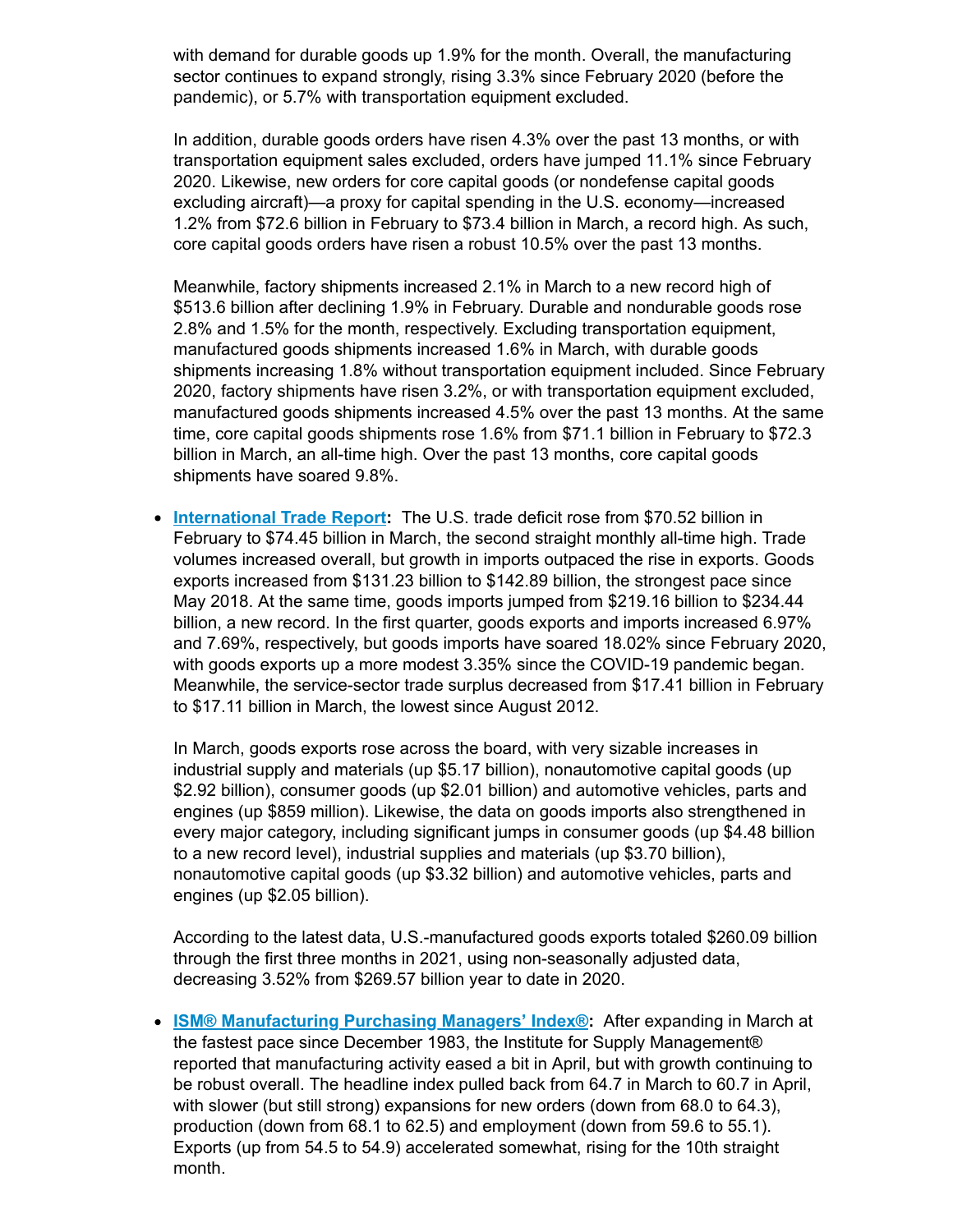Supply chain disruptions remain a significant challenge, including labor market and logistics struggles. The index for supplier deliveries (down from 76.6 to 75.0) continued to report very slow delivery times despite this measure decelerating from its highest reading since April 1974. (In this case, readings above 50 are consistent with slower deliveries.) The backlog of orders (up from 67.5 to 68.2) rose to the highest on record, dating back to when the question was added in January 1993. The index for customer inventories (down from 29.9 to 28.4) plummeted to the lowest level since January 1997. With such low stockpiles, it should continue to necessitate additional production for manufacturers moving forward, as firms struggle to keep up with demand.

Prices (up from 85.6 to 89.6) soared at the fastest rate since July 2008. Timothy Fiore, chair of the ISM® Manufacturing Business Survey Committee, said, "Aluminum, copper, chemicals, all varieties of steel, plastics, transportation costs, wood and lumber products all continued to experience price increases as a result of product scarcity."

The sample comments note the strength in demand and production in the manufacturing sector, but also cited significant problems with supply chain challenges and rising raw material costs.

**[Productivity](https://click.email.nam.org/?qs=302f4531f32e0b53156f8dcdc871725e6193357598944ab37139567784ae9848bacc21e380ded9590f6f244e014382975a6181759f75007e69b7f57dd63a51a4) and Costs:** Manufacturing labor productivity edged up 0.1% at the annual rate in the first quarter, sustaining the 4.5% gain in the fourth quarter. Output in the sector rose a modest 2.4% in the first quarter, but hourly compensation increased 4.6%, cutting into headline growth in labor productivity. Unit labor costs rose 4.6% in the first quarter as well. Labor productivity for durable and nondurable goods increased 0.7% and 0.3% in the first quarter, respectively, with output up 4.6% and 0.1% and unit labor costs rising 5.5% and 1.2%.

These data likely reflect the supply chain disruptions that were pervasive in the manufacturing sector in the first quarter, which was also rocked by poor weather, particularly in February. With that in mind, it is hoped the second quarter data will reflect more stability, with continued rebounds in output.

Meanwhile, nonfarm business labor productivity jumped 5.4% in the first quarter, bouncing back from the 3.8% decline in the fourth quarter. Output soared 8.4%, extending the 5.8% increase from the fourth quarter and reflecting the rebounding of the economy, especially in services, buoyed by increased vaccinations, pent-up demand and fiscal stimulus. Hours worked rose 2.9%, with unit labor costs inching down 0.3%.

**Weekly Initial [Unemployment](https://click.email.nam.org/?qs=302f4531f32e0b531096ed3cfb6ccc66864c1daa022373f8b9cca14c70cb6b50c289e48bc3aeef55c698ed26b76575ea22a9a6410bd7309b5e10ab116580f33c) Claims:** Initial unemployment claims totaled 498,000 for the week ending May 1, down from 590,000 for the week ending April 24 and the lowest since the week of March 14, 2020. Meanwhile, continuing claims inched higher for the second straight report, rising from 3,653,000 for the week ending April 17 to 3,690,000 for the week ending April 24. That pace remains elevated, consistent with 2.6% of the workforce.

At the same time, 16,157,024 Americans received some form of unemployment insurance benefit (including state and federal programs) for the week ending April 17. That figure declined from 16,561,533 for the week ending April 10, largely on reduced pandemic assistance and state claims.